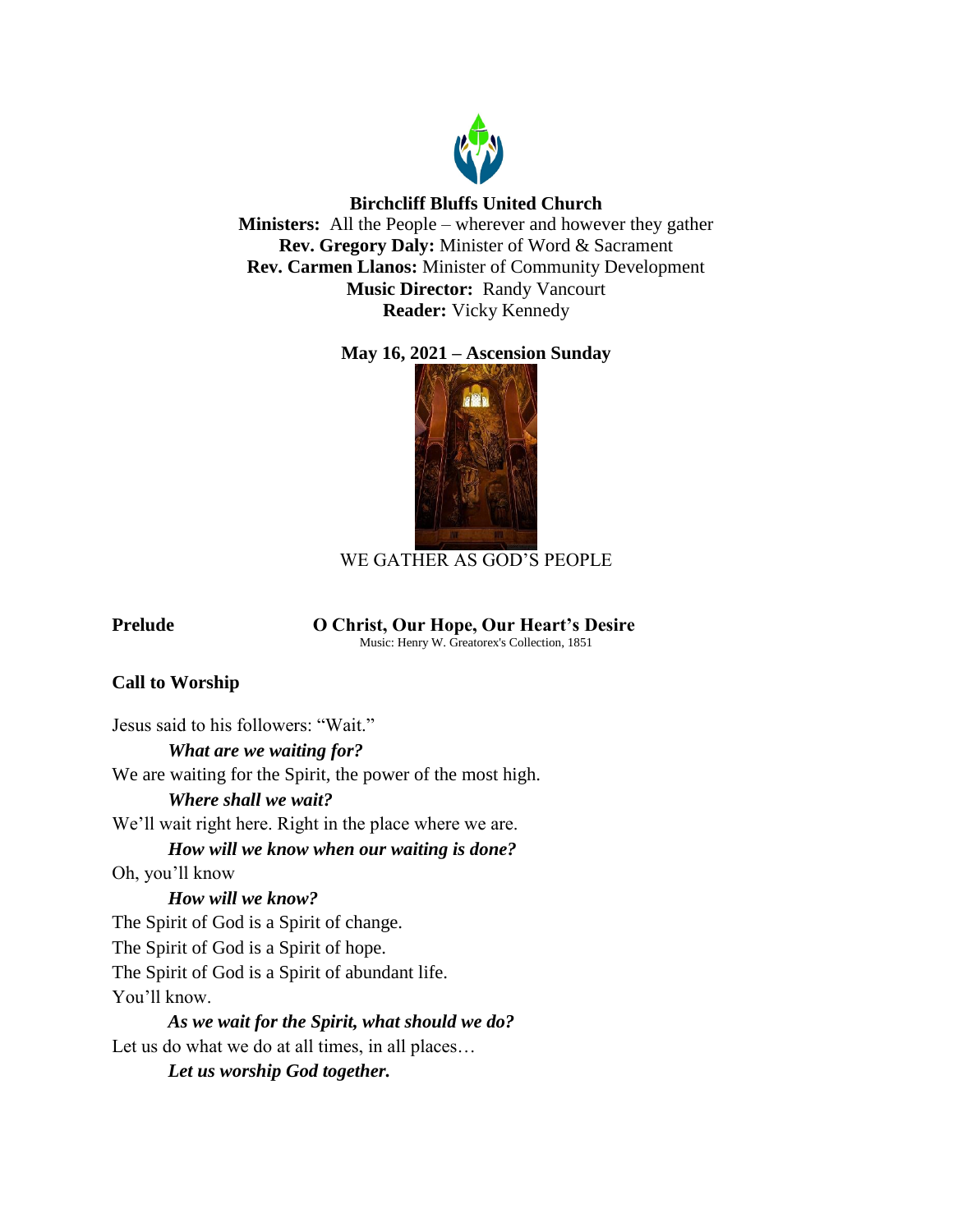### **Response A Hymn of Glory Let Us Sing**

Text: The Venerable Bede / English: Benjamin Webb Music: Lasst Uns Erfeuen

*A hymn of glory let us sing! New hymns throughout the world shall ring: Alleluia! Alleluia! Christ, by a road before untrod. Ascends unto the realm of God. Alleluia! Alleluia! Alleluia! Alleluia! Alleluia!*

*To whom the shining angels cry, "Why stand and gaze upon the sky?" Alleluia! Alleluia! "This is the Savior!" Thus they say, "This is his glorious triumph day!" Alleluia! Alleluia! Alleluia! Alleluia! Alleluia!*

### **Life & Work of the Church**



*Welcome to online worship Whoever you are, however you identify, wherever you come from, you are welcome here.*

## **Land Acknowledgement**

As we prepare for worship, we take a moment to acknowledge the sacred land on which Birchcliff Bluffs United Church stands. It has been a site of human activity for many thousands of years. This land is the territory of the Huron-Wendat and Petun First Nations, the Seneca, and the Mississauga's of the Credit and Scugog. What we now know as Scarborough is part of the Williams Treaty lands. Today,



the meeting place around Toronto is still the home to many Indigenous people from across Turtle Island. We are grateful for the opportunity to live and work on this territory. It is now our time to share in the care and maintenance of the land. Part of that discussion is the work of reconciliation and we seek to be mindful of broken covenants and the need to strive to make right with all our relations.

## **Candle Lighting**

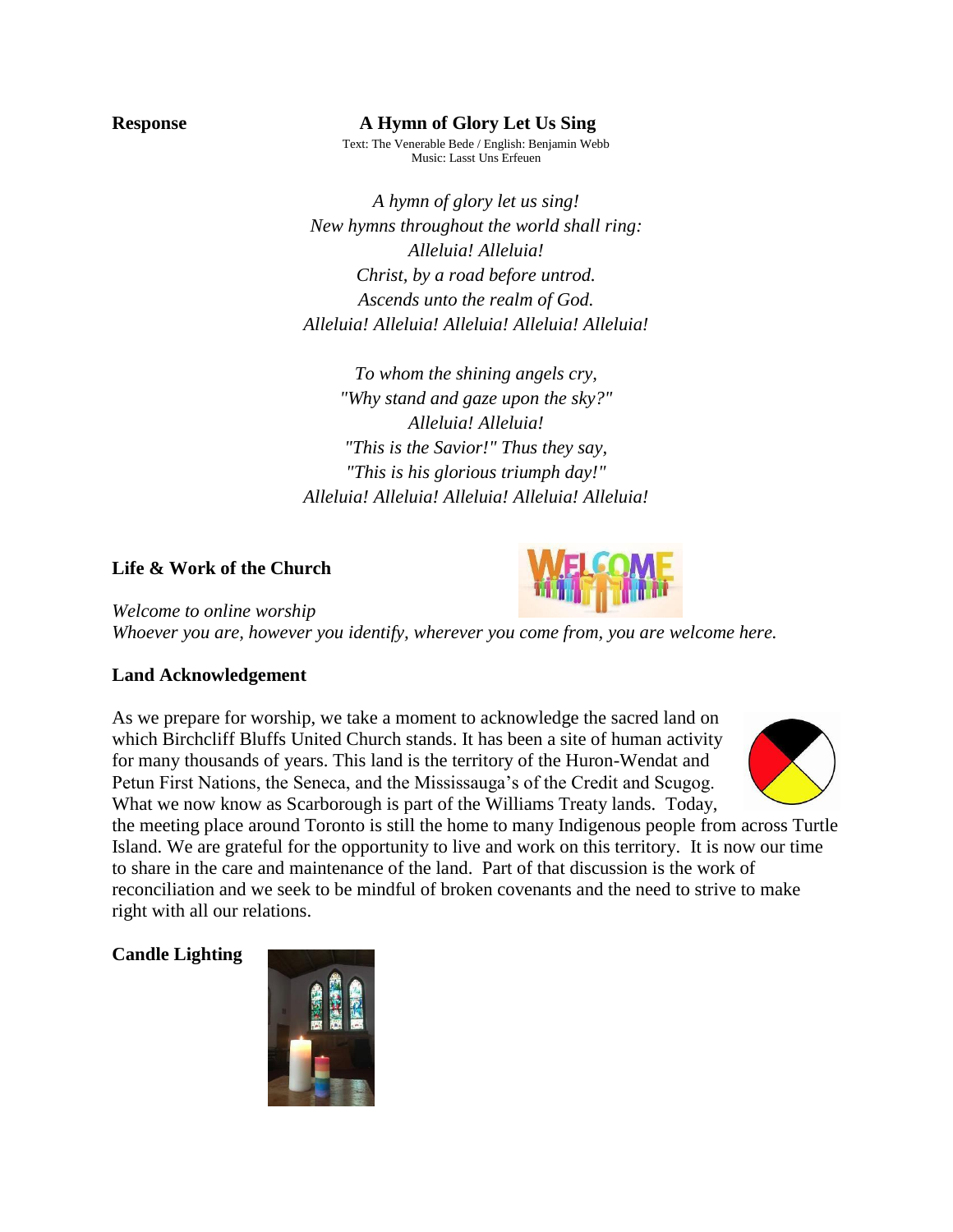### **Opening Hymn** I Sing the Mighty Power of God **VU 231**

Words: Isaac Watts Music: attributed to Franz Joseph Haydn

*I sing the mighty power of God that made the mountains rise, that spread the flowing seas abroad, and built the lofty skies. I sing the wisdom that ordained the sun to rule the day; the moon shines full at God's command and all the stars obey.*

*I sing the goodness of the One who filled the earth with food; who formed the creatures with a word, and then pronounced them good. O God, your wonders are displayed where'er I turn my eye; if I survey the ground I tread, or gaze upon the sky!*

*There's not a plant or flower below but makes your glories known; and clouds arise, and tempests blow, by your command alone; while all that borrows life from you is ever in your care, and everywhere that I may be, you, God, are present there.*

### **Prayer for Grace**

*Gracious God, we gather before you in prayer. We confess that all too often we look up to heaven for glimpses of grace, while not seeing your grace that is revealed all around us. Loving God, as we struggle with our brokenness, open our hearts to the presence of your grace in the people around us. As they reach out to us, let us reach out to them so together we may be healed. Amen.*

## WE LISTEN FOR GOD'S WORD

**Hymn Hail the Day That Sees Him Rise VU 189** Words: Charles Wesley Music: William Henry Monk

> *Hail the day that sees him rise, hallelujah! taken from our wondering eyes, hallelujah! Christ, awhile to mortals given, hallelujah!*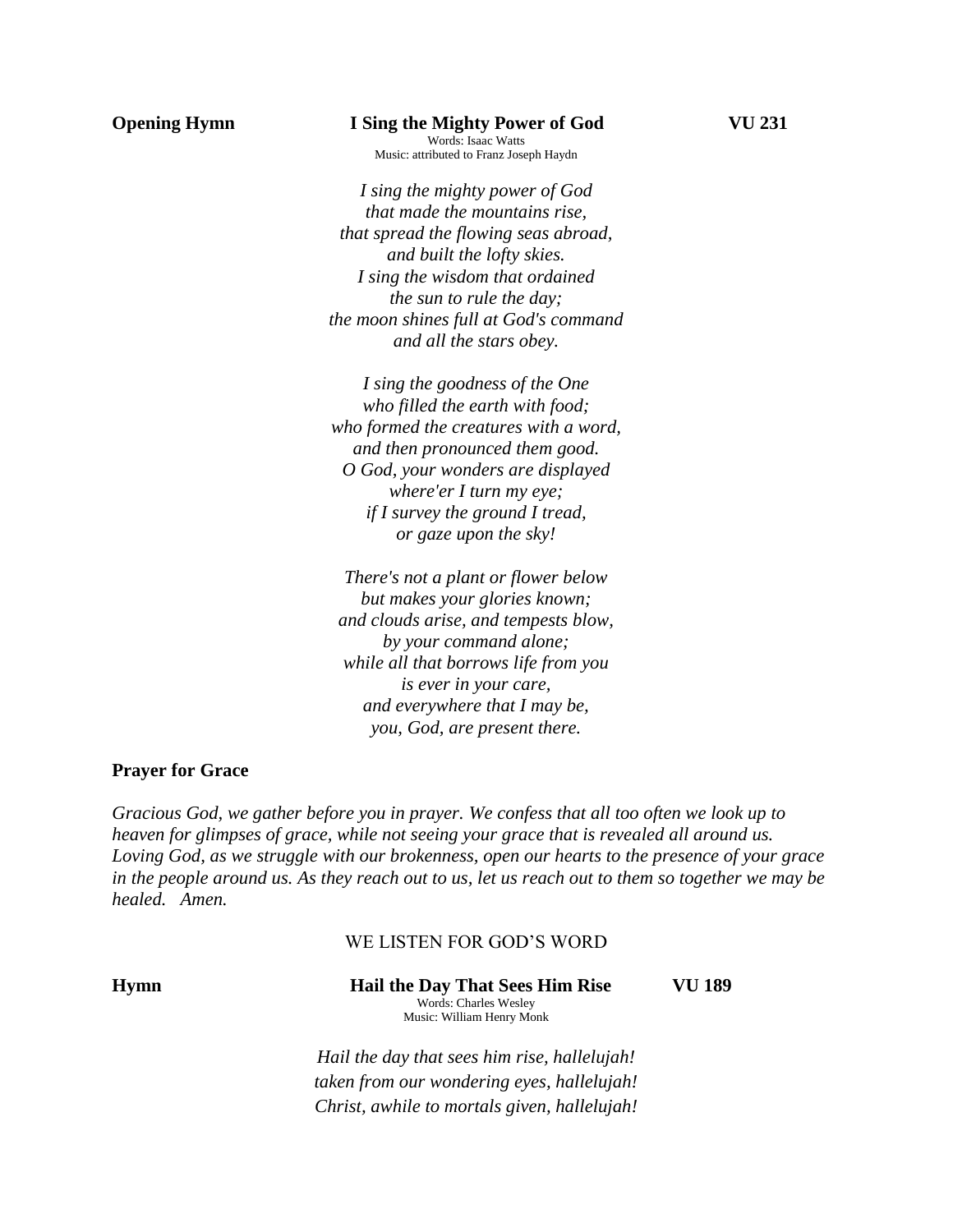*re-ascends his native heaven. Hallelujah!*

*There the glorious triumph waits; hallelujah! lift your heads, eternal gates; hallelujah! Christ has conquered death and sin; hallelujah! Now the Glory shall begin. Hallelujah!*

*See, he lifts his hands above, hallelujah! see, he shows the prints of love, hallelujah! hark, his gracious lips bestow, hallelujah! blessing on his church below. Hallelujah!*

*Still for us he intercedes, hallelujah! his prevailing death he pleads, hallelujah! near himself prepares our place, hallelujah! first-fruits of our human race. Hallelujah!*

## **Prayer of Illumination**



*Loving God, your word comes to us through the ages and reminds us that, though the details may change, your will is timeless. You call us to be a people whose love knows no bounds and whose service to others overcomes all barriers. Form us by your word, this day. Amen.* 

**Luke 24: 44-53 New Revised Standard Version**

Then Jesus said to them, "These are my words that I spoke to you while I was still with you that everything written about me in the law of Moses, the prophets, and the psalms must be fulfilled." **<sup>45</sup>** Then he opened their minds to understand the scriptures, **<sup>46</sup>** and he said to them, "Thus it is written, that the Messiah is to suffer and to rise from the dead on the third day, **<sup>47</sup>** and that repentance and forgiveness of sins is to be proclaimed in his name to all nations, beginning from Jerusalem. **<sup>48</sup>** You are witnesses of these things. **<sup>49</sup>** And see, I am sending upon you what God promised; so stay here in the city until you have been clothed with power from on high." **<sup>50</sup>** Then he led them out as far as Bethany, and, lifting up his hands, he blessed them. **<sup>51</sup>** While he was blessing them, he withdrew from them and was carried up into heaven. **<sup>52</sup>** And they worshiped him, and returned to Jerusalem with great joy; **<sup>53</sup>** and they were continually in the temple blessing God.

## **Acts 1: 1-11 New Revised Standard Version**

In the first book, Theophilus, I wrote about all that Jesus did and taught from the beginning **<sup>2</sup>** until the day when he was taken up to heaven, after giving instructions through the Holy Spirit to the apostles whom he had chosen. **<sup>3</sup>** After his suffering he presented himself alive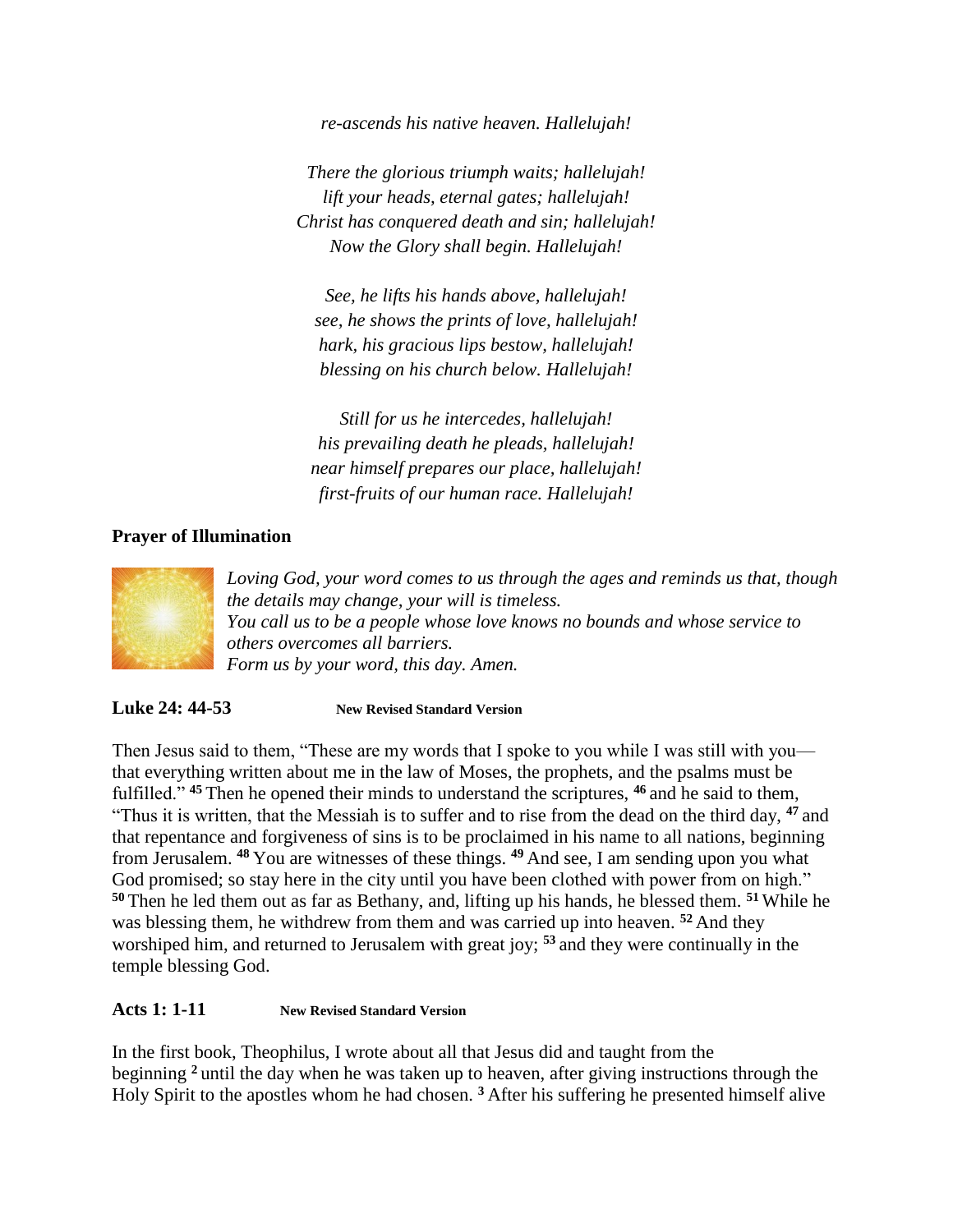to them by many convincing proofs, appearing to them during forty days and speaking about the kingdom of God. **<sup>4</sup>** While staying with them, he ordered them not to leave Jerusalem, but to wait there for the promise. "This," he said, "is what you have heard from me; **<sup>5</sup>** for John baptized with water, but you will be baptized with the Holy Spirit not many days from now." **<sup>6</sup>** So when they had come together, they asked him, "Teacher, is this the time when you will restore the kingdom to Israel?"<sup>7</sup> He replied, "It is not for you to know the times or periods that God has set by God's own authority. **<sup>8</sup>** But you will receive power when the Holy Spirit has come upon you; and you will be my witnesses in Jerusalem, in all Judea and Samaria, and to the ends of the earth." **<sup>9</sup>** When he had said this, as they were watching, he was lifted up, and a cloud took him out of their sight. **<sup>10</sup>** While he was going and they were gazing up toward heaven, suddenly two people in white robes stood by them. **<sup>11</sup>** They said, "People of Galilee, why do you stand looking up toward heaven? This Jesus, who has been taken up from you into heaven, will come in the same way as you saw him go into heaven."

The word of God for the people of God. *Thanks be to God*

### **Sermon** Things are Looking Up



**Hymn Faith Begins By Letting Go** Words: Carl P. Daw, Jr. © 1996 Hope Publishing Co. Music: William Henry Monk

*Faith begins by letting go, giving up what had seemed sure, taking risks and pressing on, though the way feels less secure: pilgrimage both right and odd, trusting all our life to God.*

*Faith endures by holding on, keeping memory's roots alive so that hope may bear its fruit; promise-fed, our souls will thrive, not through merit we possess but by God's great faithfulness.*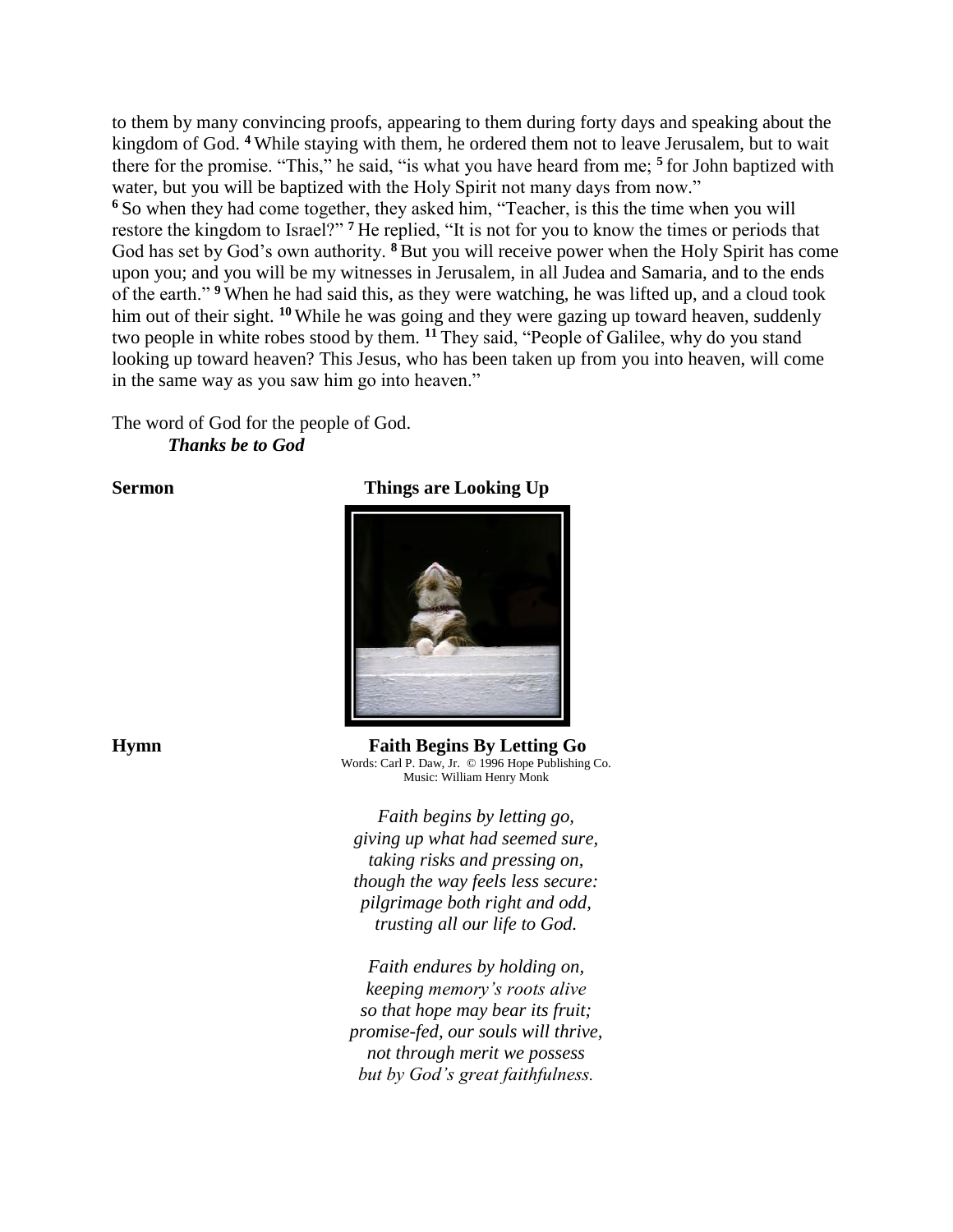*Faith matures by reaching out, stretching minds, engaging hearts, sharing struggles, living prayer, binding up the broken parts; till we find the commonplace ripe with witness to God's grace.*

### WE RESPOND TO GOD'S WORD



### **Prayers of the People**



*Our Father, who art in heaven, hallowed be thy name; thy kingdom come; thy will be done; on earth as it is in heaven. Give us this day our daily bread. And forgive us our trespasses, as we forgive those who trespass against us. And lead us not into temptation; but deliver us from evil. For thine is the kingdom, the power, and the glory for ever and ever. Amen*

### BLESSING AND SENDING FORTH

**Closing Hymn Wonderful Love VU 574** Words: Robert Walmsley Music: Adam Watson

*Come, let us sing of a wonderful love, tender and true, tender and true, out of the heart of the Saviour above, streaming to me and to you: wonderful love, wonderful love dwells in the heart of the Saviour above.*

*Jesus the Saviour this gospel to tell joyfully came, joyfully came, came with the helpless and hopeless to dwell, sharing their sorrow and shame, seeking the lost, seeking the lost, saving, redeeming at measureless cost.*

*Come to my heart, O thou wonderful love! Come and abide, come and abide, lifting my life till it rises above*

### **Offering**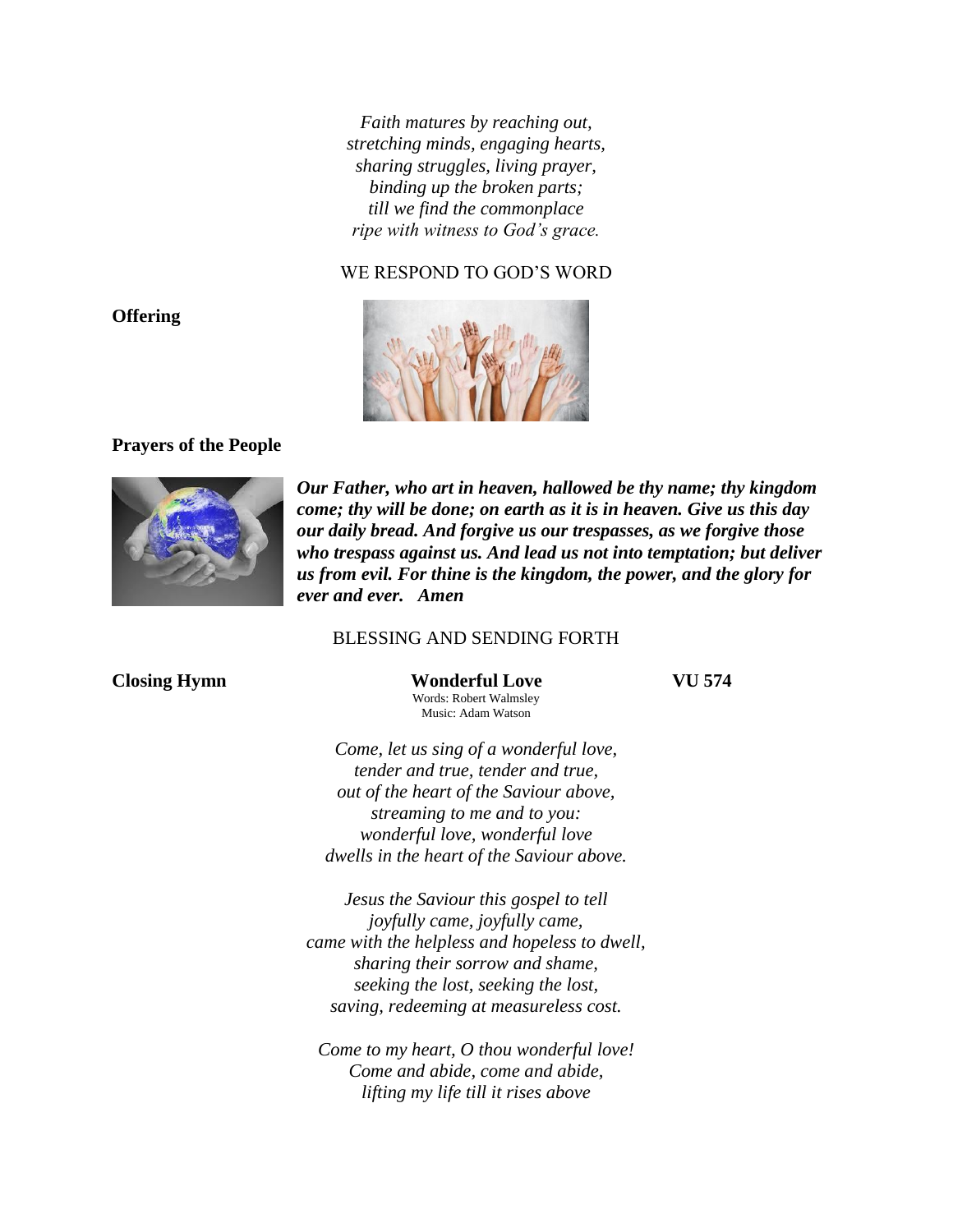*envy and falsehood and pride: seeking to be, seeking to be lowly and humble, a learner of thee.*

# **Benediction & Commissioning**

**Postlude**



Permission to reproduce lyrics and podcast/stream the music in this service obtained from ONE LICENSE, with license #A-737645. All Rights Reserved.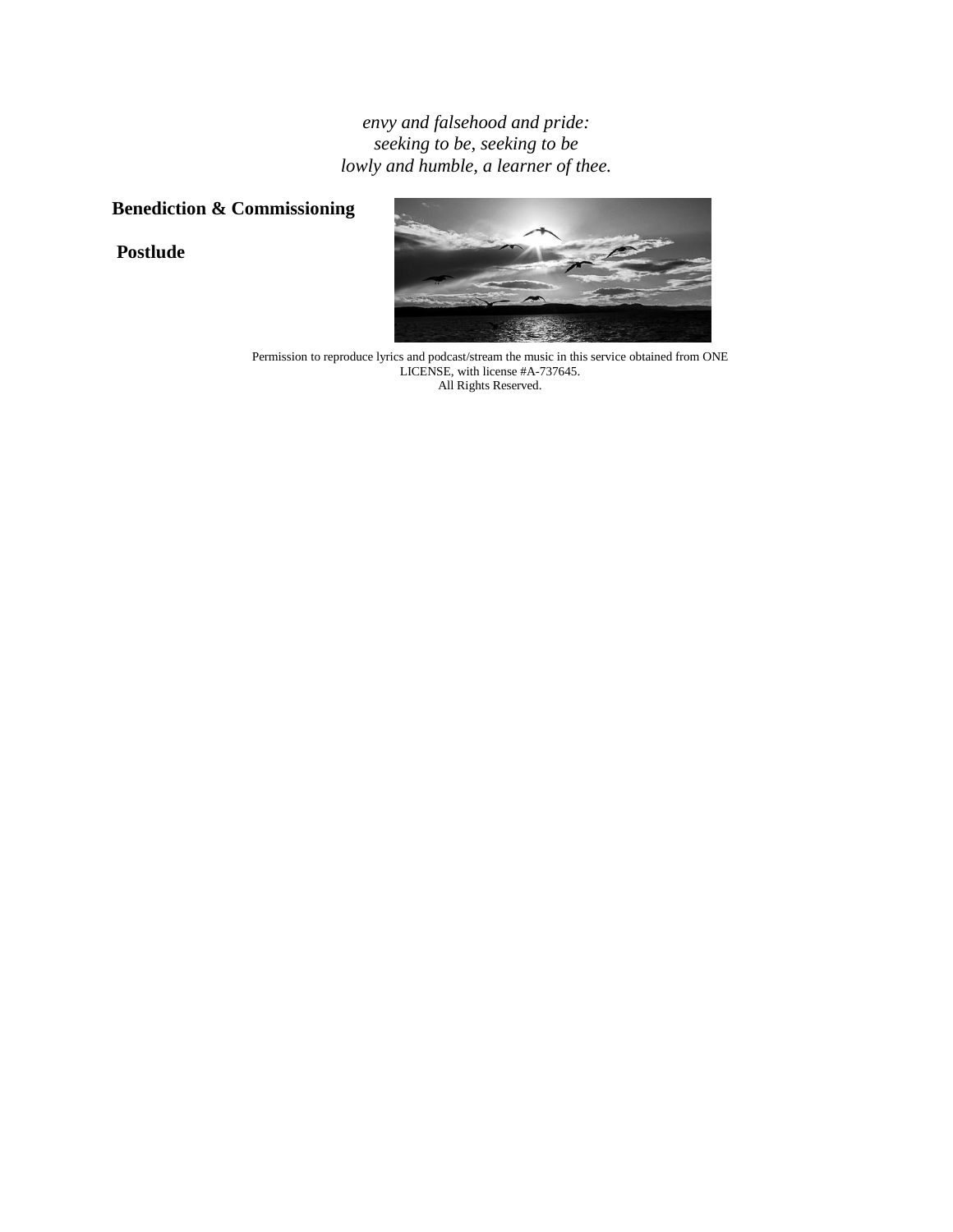### **Other Resources for Today**

### **ANFSCD and Sermon**

### **(6) Luba - [Let It Go -](https://www.youtube.com/watch?v=NK3L6ccMQ4U) YouTube**

### **Let It Go - Luba**

*Hey hey Too many doubts Too much fear Too much danger When society constructs Our human nature oh Live by the rules Live by the laws Live by commandments Notions preconceived Can lead to utter madness Let it go Let it go Let it free your body Let it move your soul Let it go, Oh no We are made We are not born Let it go Let it free your body Let it move your soul Let it go, No no We are made We are not born Learn to convert Learn to assert Learn to abandon Ideologies and Disciplines at random Lay down the laws Lay down the rules Lay down commandments Lift the sanctions That restricts this woman's madness Uniformity Conventionality Is the fate of our existence? Keep it safely at a distance Nonconformity Unconventionality Is the fate to be? Let your hair down Can't you see? Let it go Let it go Let it free your body Let it move your soul*

### **Lectionary Readings**

### **Psalm 47 New Revised Standard Version**

Clap your hands, all you peoples; shout to God with loud songs of joy. **<sup>2</sup>** For God, the Most High, is awesome, a great sovereign over all the earth. **<sup>3</sup>** God subdued peoples under us, and nations under our feet. **<sup>4</sup>** God chose our heritage for us, the pride of Jacob whom God loves. *Selah*